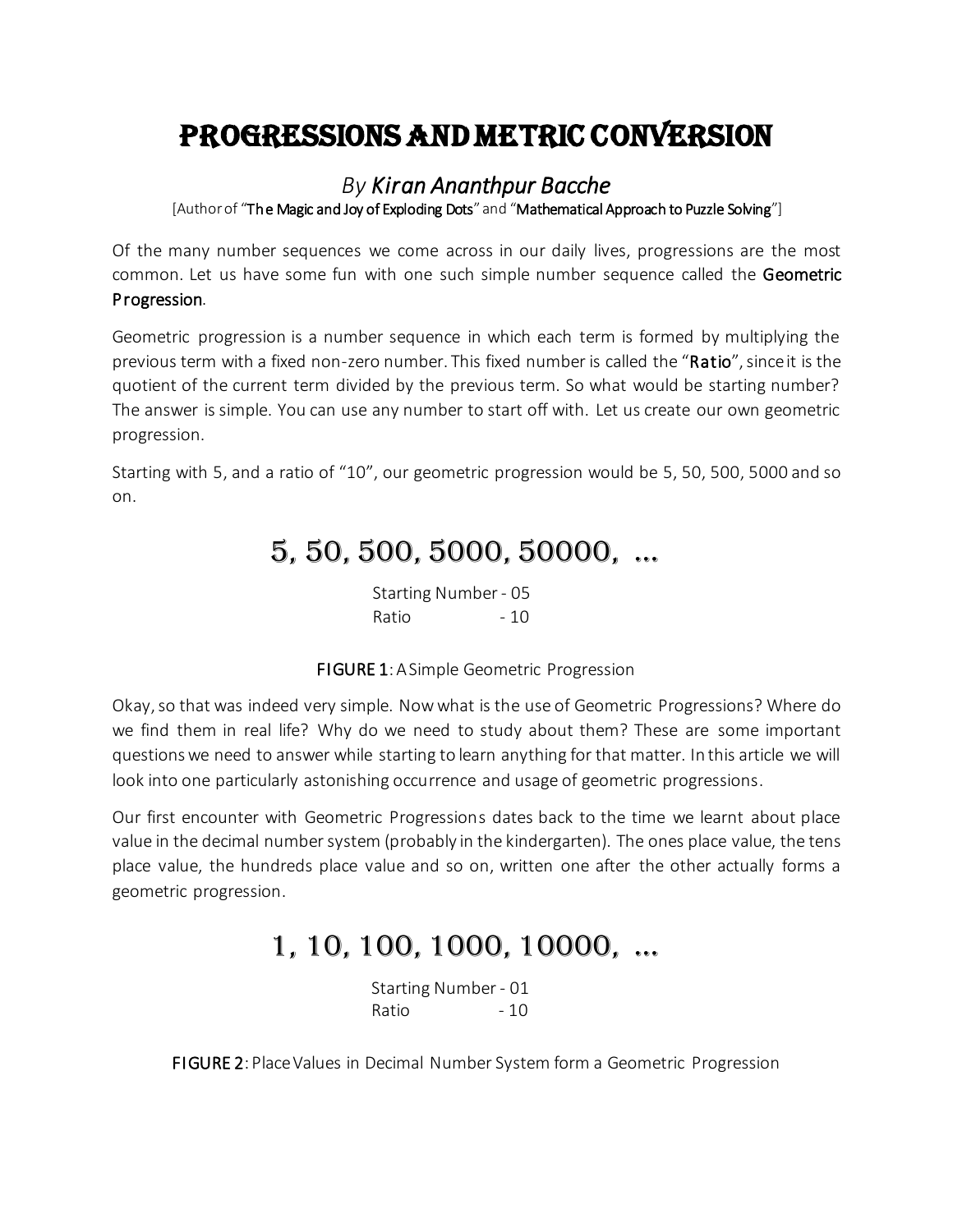Take any number system such as binary, ternary or octal. The place values in these number systems would also form a geometric progression. And the geometric progression "Ratio" would be the "radix" or the "base" of that number system.

### 1, 2, 4, 8, 16, 32, 64, …

Starting Number - 01 Ratio - 02

FIGURE 3: Place Values in Binary Number System form a Geometric Progression

So far, so good. Now let us see how we use the geometric progressions unknowingly when we convert metrics from one unit to another.

How many decades is 230 years? Super-duper easy. The answer is "23" decades. What is actually happening behind the scenes is that we are shifting the place value sequence to the left by one place, and re-evaluating the number as shown below.





We can do this only because the conversion factor is 10, i.e. 10 years make a decade. And also "10" is one of the numbers in the geometric progression formed by the place value sequence in the decimal number system. (Refer Figure 2). We have to shift "Left" by only one place because "10" is just one position away from the ones place.

Quick Question: Can you figure out when we would need to shift "Right" instead of "Left"?

Let us take another example. How many meters is 3450 centimeters? Simple again, "34.5" meters. It is exactly the same thing happening behind the scenes. This time the conversion factor is 100, i.e. 100 centimeters make one meter. Again "100" is one of the numbers in the geometric progression formed by the place value sequence in the decimal number system. (Refer Figure 2). We have to shift "Left" by two places because "100" is two positions away from the ones place.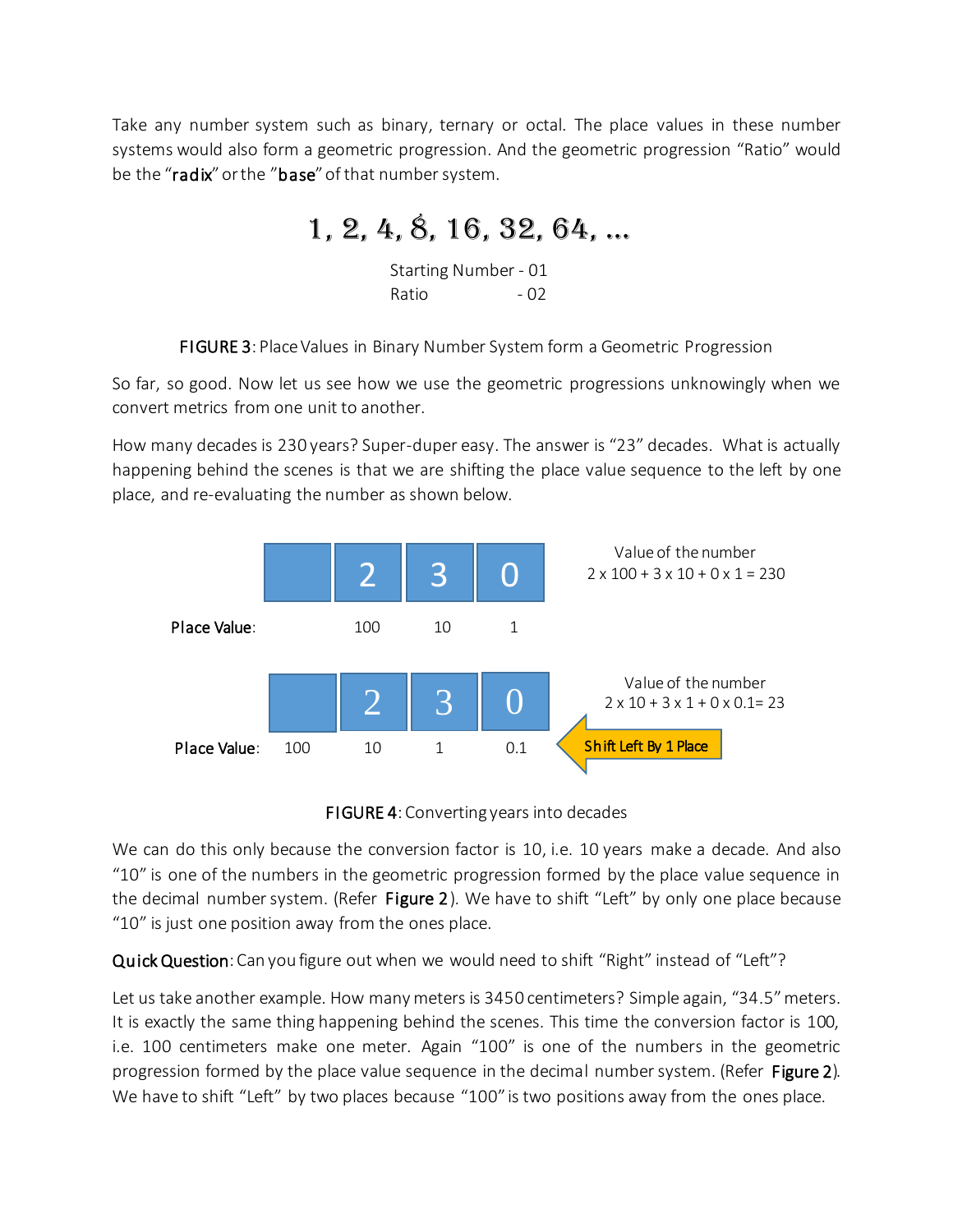

FIGURE 5: Converting centimeters into meters

Because we are so mechanically used to do these kind of simple conversions at the flick of a second, we don't bother to understand what's going on behind the scenes – the dancing and hopping of the geometric progressions.

Once we understand this, it becomes very easy to extend this mechanism to other metric conversions where the conversion factor is not a multiple of 10. Let us take the example of converting Pounds to Kilograms. The conversion factor here is 2.2, i.e. 2.2 pounds make 1 kilogram.

Can you think of a similar mechanism where we can convert pounds into kilograms by mere shifting? Let's explore. Let us create our own geometric progression where the starting number is 1, and the "ratio" 2.2

# 1, 2.2, 4.84, 10.65, 23.43, …

Starting Number - 01 Ratio - 2.2

FIGURE 6: Geometric Progression formed by Place Values in a Base 2.2 Number System

Welcome to the fractional base number system! This sequence represents the place values in base 2.2 number system. To keep the sequence simple, we will round off the numbers. Because we are rounding off the numbers, the ratio is approximately 2.2. And we get a simple sequence as below.

## 1, 2, 5, 11, 23, …

Starting Number - 01 Ratio **- 2.2 (approximately)** 

FIGURE 7: A Beautiful Sequence based on Base 2.2 Number System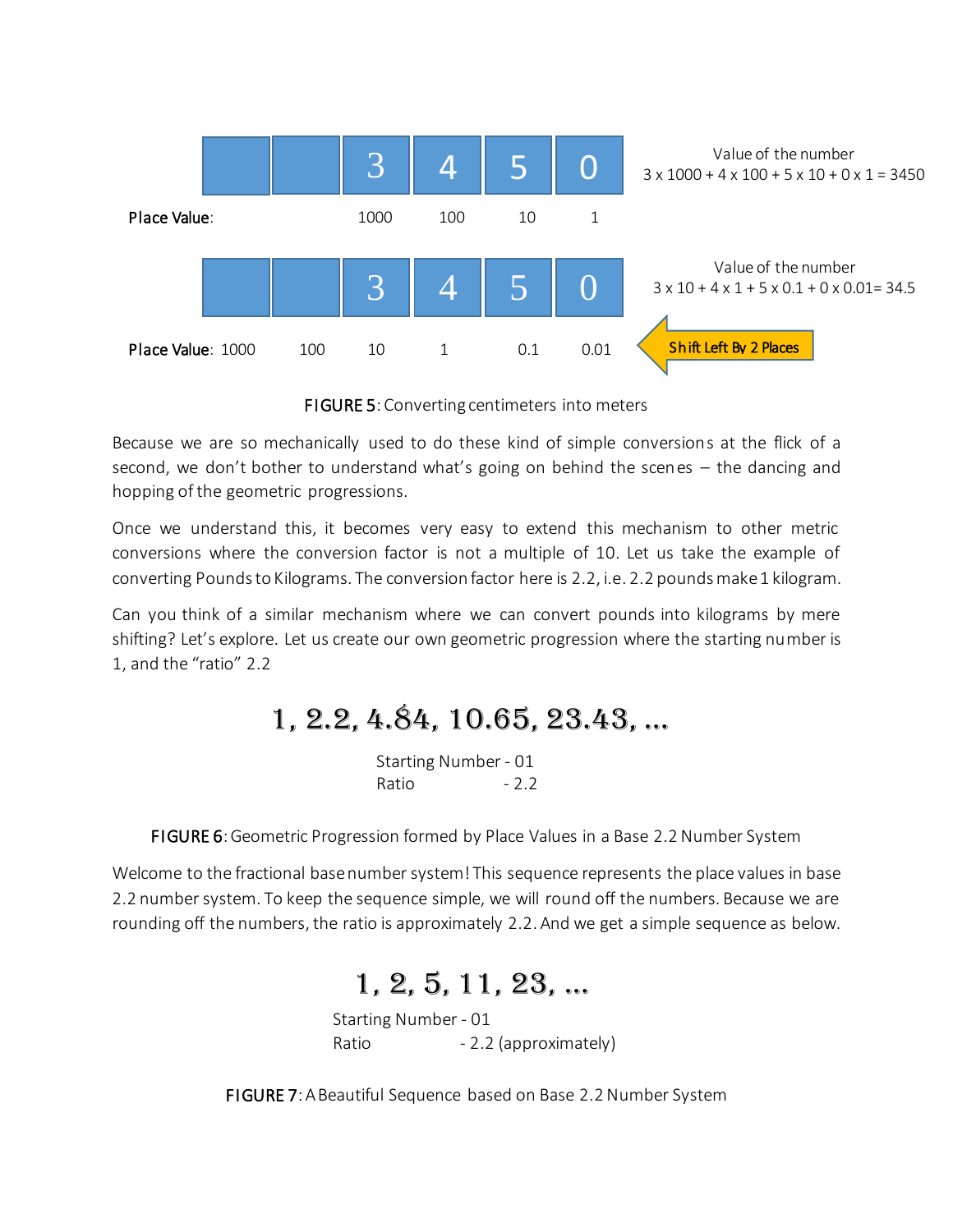This sequence is not a pure geometric progression, but quite close enough to the geometric progression whose starting number is 1, and the ratio "2.2". Let us use this beautiful sequence as the place value sequence to represent the numbers. The following table shows how we can represent the numbers 1 to 10 using this new number system.

| Number in decimal | Representation using new number system |
|-------------------|----------------------------------------|
|                   | 001 $(0x5 + 0x2 + 1x1 = 1)$            |
| $\mathcal{P}$     | 010 $(0x5 + 1x2 + 0x1 = 2)$            |
| 3                 | 011 $(0x5+1x2+1x1=3)$                  |
| 4                 | 020 $(0x5 + 2x2 + 0x1 = 4)$            |
| 5                 | 100 $(1x5+0x2+0x1=5)$                  |
| 6                 | 101 $(1x5+0x2+1x1=6)$                  |
|                   | 110 $(1x5+1x2+0x1=7)$                  |
| 8                 | 111 $(1x5+1x2+1x1=8)$                  |
| 9                 | 120 $(1x5+2x2+0x1=9)$                  |
| 10                | 121 $(1x5+2x2+1x1=10)$                 |

#### FIGURE 8: Represent the numbers 1-10 in the new number system

Now back to the original challenge of coming up with a mechanism to convert pounds into kilograms by mere shifting. Consider an object that weighs 29 pounds. In this new number system, 29 would be represented as 10101. Applying the same principles of shifting, we see that 29 pounds equals 13 kilograms.





Wow, wasn't that wonderful? If we represent the value of pounds in this new number system, we can use the same shifting mechanism to convert pounds into kilograms.